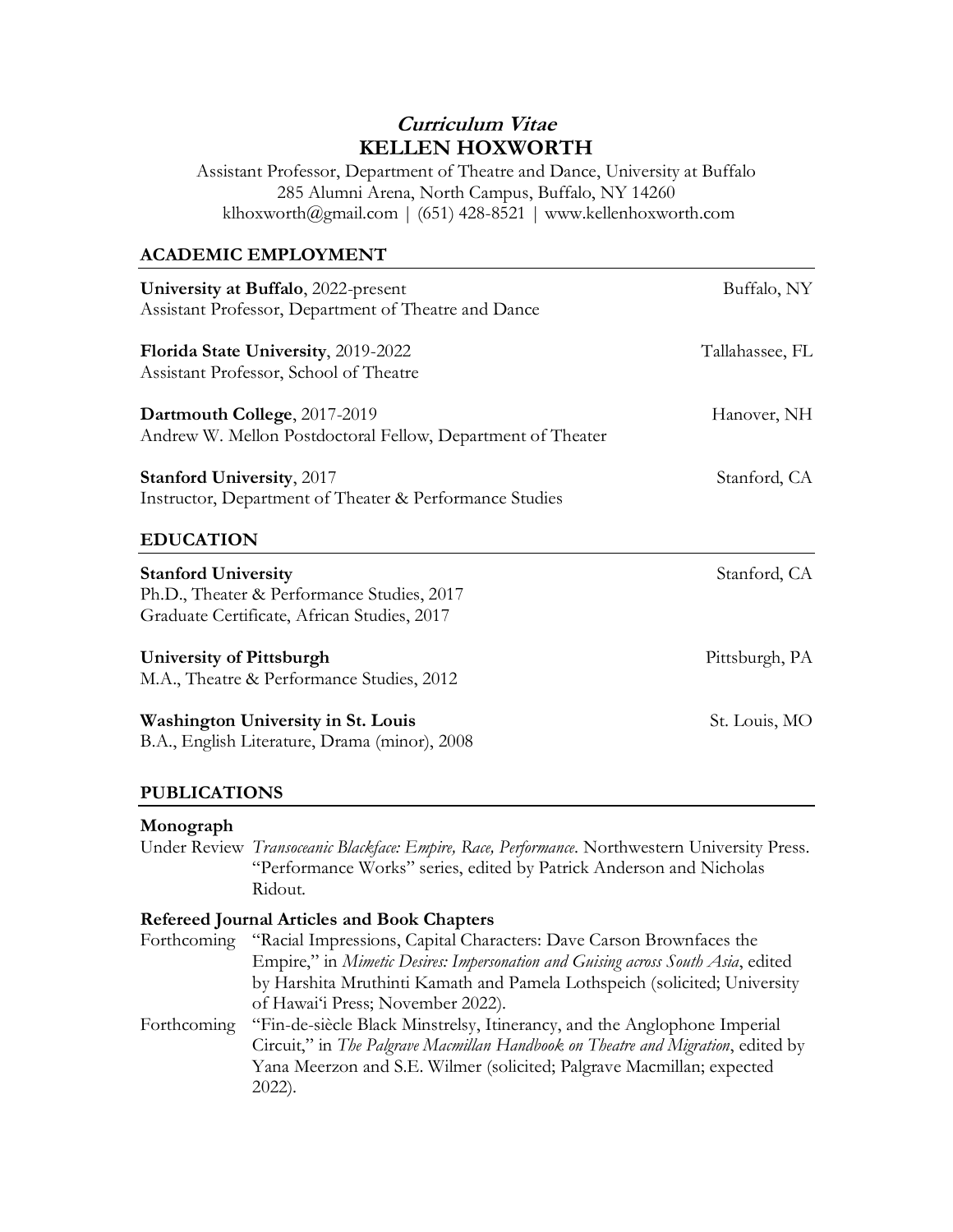- 2021 "Performative Correctness; or, the Subject of Performance and Politics," *[Journal of](https://muse.jhu.edu/article/801569)  [Dramatic Theory and Criticism](https://muse.jhu.edu/article/801569)*, vol. 36, no. 1: 107-12; special section on "#Performative X."
- 2020 "The Jim Crow Global South," *Theatre Journal*[, vol. 72, no. 4: 443-67;](http://doi.org/10.1353/tj.2020.0099) special issue on "Africa and the Global South."
- 2020 "Football Fantasies: Neoliberal Habitus, Racial Governmentality, and National Spectacle," *American Quarterly*[, vol. 72, no. 1: 155-79.](http://doi.org/10.1353/aq.2020.0007)
- 2019 "Minstrel Scandals; or, The Restorative White Properties of Blackface," *TDR*[, vol.](https://doi.org/10.1162/dram_a_00853)  [63, no. 3: 8-19.](https://doi.org/10.1162/dram_a_00853)
- 2017 "Strains of the Enlightenment: Making Belief in American Secularism and African Difference in *The Book of Mormon*," *Modern Drama*[, vol. 60, no. 3: 364-](https://doi.org/10.3138/md.0814) [86](https://doi.org/10.3138/md.0814); special issue on "Affect."
- 2017 "The Many Racial Effigies of Sara Baartman," *Theatre Survey*[, vol. 58, no. 3: 275-99.](https://doi.org/10.1017/S0040557417000254) *\* 2018 American Society for Theatre Research Errol Hill Award*

### **Brief Essays, Encyclopedia Entries, Case Studies, Editorials, and Reviews**

- Forthcoming "Mĩcere Gĩthae Mũgo," in *The Routledge Anthology of Women's Theatre Theory and Dramatic Criticism*, edited by Catherine Burroughs and J. Ellen Gainor (solicited; Routledge: expected 2022).
- Forthcoming "Mojisola Adebayo," in *The Routledge Anthology of Women's Theatre Theory and Dramatic Criticism*, edited by Catherine Burroughs and J. Ellen Gainor (solicited; Routledge: expected 2022).
- Accepted "The Invented Choreographies of the Tomahawk Chop," in *Dance in US Popular Culture*, edited by Jen Atkins (solicited; Routledge; expected 2022).
- 2021 Review of Laura L. Mielke, *Provocative Eloquence: Theater, Violence, and Antislavery Speech in the Antebellum United States*, *TDR*, vol. [65, no. 1: 195-96](https://doi.org/10.1017/S1054204320000180) (solicited).
- 2018 Review of Christian DuComb, *Haunted City: Three Centuries of Racial Impersonation in Philadelphia*, *Modern Drama*[, vol. 61, no. 4: 591-94](http://doi.org/10.3138/md.61.4.br3) (solicited).
- 2018 Review of Faedra Chatard Carpenter, *Coloring Whiteness: Acts of Critique in Black Performance*, *[Contemporary Theatre Review](http://doi.org/10.1080/10486801.2018.1426906)*, vol. 28, no. 1: 137-38 (solicited).
- 2015 Review of Stephen Johnson (ed.), *Burnt Cork: Traditions and Legacies of Blackface Minstrelsy*, *Theater Survey*[, vol. 56, no. 2: 236-38.](http://doi.org/10.1017/S0040557415000113)
- 2014 Review of "Disastronautics: How to Do Things with Worlds" by Jon McKenzie and Ralo Mayer, *Performance Research*[, vol. 19, no. 3: 112-13.](http://doi.org/10.1080/13528165.2014.935195)

# **FELLOWSHIPS, GRANTS, HONORS, AND AWARDS**

### **External**

- 2018 **[Errol Hill Award](https://www.astr.org/page/AwardWinnerArchive#errolhill)**, American Society for Theatre Research, "The Many Racial Effigies of Sara Baartman" – in recognition of outstanding scholarship in African American theater, drama, and/or performance studies
- 2018 [Harry Ransom Center Research Fellowship in the Humanities,](https://www.hrc.utexas.edu/fellowships/recipients/) supported by the Alfred A. and Blanche W. Knopf Fellowship, The University of Texas at Austin
- 2017 [Post-Doctoral Fellowship, Center for Humanistic Inquiry,](https://www.amherst.edu/academiclife/colloquia/center-humanistic-inquiry/fellows) Amherst College (declined)
- 2016 [Thomas Marshall Graduate Student Award,](https://www.astr.org/page/AwardWinnerArchive#thomasmarshall) American Society for Theatre Research
- 2016 [Mellon School for Theater and Performance Research](https://mellonschool.fas.harvard.edu/2016-session), "Theaters Sacred and Profane," Summer Seminar, Invited Participant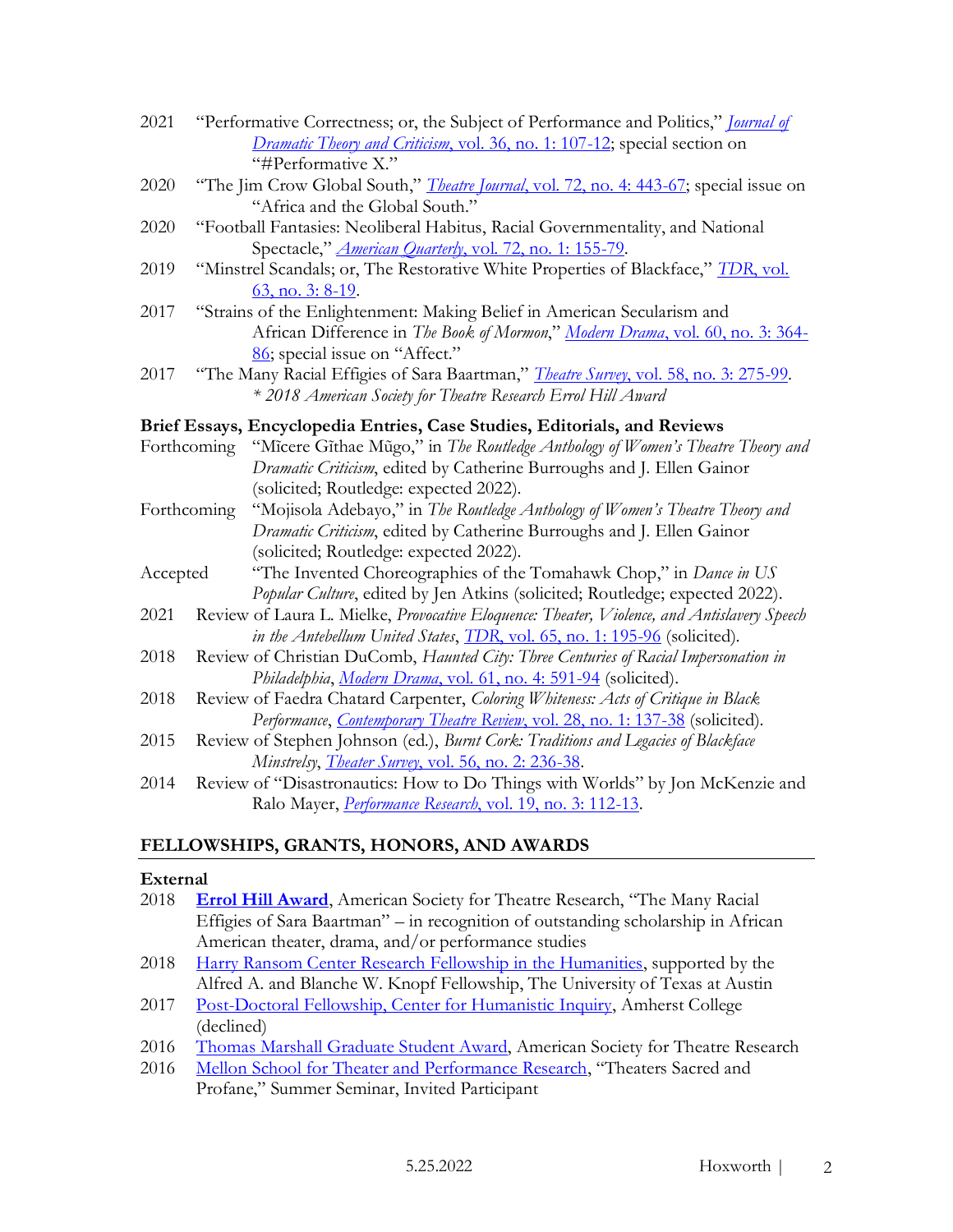2011 Theater History Focus Group Emerging Scholars Award, Association for Theatre in Higher Education

### **Internal**

- 2022 Graduate Student Teaching Award nomination, Office of the Provost, Florida State University
- 2021 Arts & Humanities Program Enhancement Grant, Office of Research Development, Florida State University (\$6,500) – in support of "Global Blackface" symposium
- 2020 First Year Assistant Professor Grant, Office of Research Development, Florida State University (\$20,000)
- 2020 Inclusive Teaching and Mentoring Award nomination, Office of the Provost, Florida State University
- 2019 Small Grants Program Project Completion Grant, Office of Research Development, Florida State University (\$2,177)
- 2017 Andrew W. Mellon Postdoctoral Fellowship, Leslie Center for the Humanities, Dartmouth College
- 2016 [Digital Humanities Research Fellowship,](https://cesta.stanford.edu/dhgf) Center for Spatial and Textual Analysis, Stanford University
- 2015 Pigott Scholars Program Fellowship (\$3,000), Stanford University
- 2015 Graduate Research Opportunity Award in Modern British History & Culture (\$3,000), Stanford University
- 2015 Center for South Asia Research Fellowship (\$3,000), Stanford University
- 2013 Center for African Studies African Language Fellowship (\$3,000), Stanford University

# **INVITED LECTURES, SEMINARS, SYMPOSIA, AND PRESENTATIONS**

- 2022 Panelist. "Transoceanic Blackface: Empire, Race, Performance." Mellon School of Theater and Performance Research: The Final Session. Harvard University. June 8-9.
- 2021 Lecture presenter. "Global Black Minstrelsy and the Anglophone Imperial Circuit." New York University. Tisch School of the Arts. December 13.
- 2021 Panelist with comedian and documentarian Hari Kondabolu. "Global Circulations of Brownface and Brown Voice." Carolina Asia Center, Asian American Center, & Carolina Union, University of North Carolina at Chapel Hill. "From Dave Carson to Apu: Global Circulations of Brownface and Brown Voice" Symposium. November 15.
- 2021 Seminar presenter. "Dave Carson's Brownface Empire." Carolina Asia Center, University of North Carolina at Chapel Hill. "From Dave Carson to Apu: Global Circulations of Brownface and Brown Voice" Symposium. November 15.
- 2021 Symposium panelist. University of Connecticut Law School and the Center for Biotechnology and Global Health Policy at the University of California, Irvine School of Law. "Reckoning and Reconciliation: Art, Architecture, and Culture in Contested Sites and Bodies" Symposium. February 19.
- 2019 Lecture presenter. "Racial Impressions, Capital Characters." Florida State University. School of Theater. February 25.
- 2017 Lecture presenter. "Transoceanic Blackface, Imperial Whiteness." Dartmouth College. Leslie Center for the Humanities. February 7.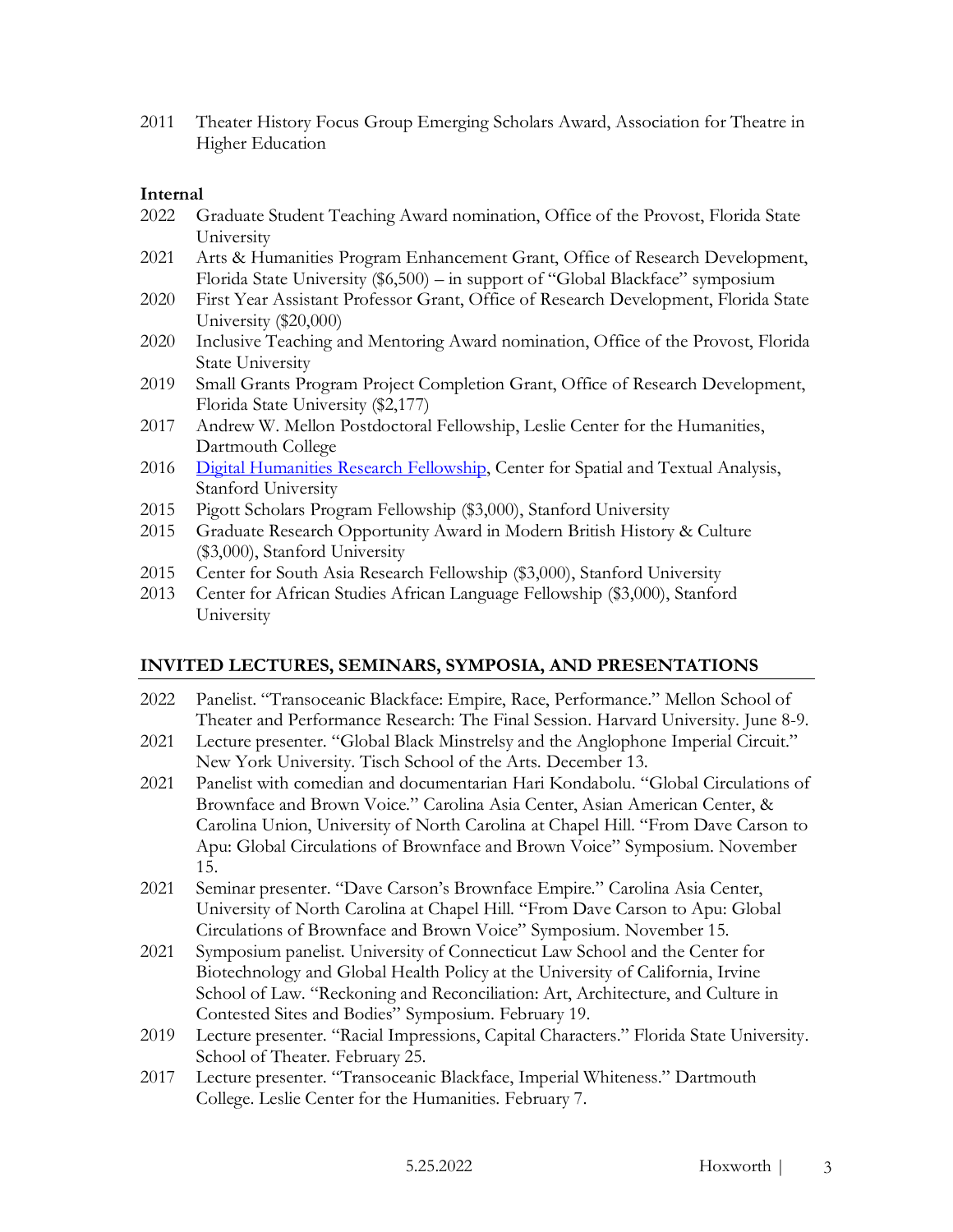2016 Lecture presenter. "The Many Racial Effigies of Sara Baartman." Florida State University. School of Theatre. December 6.

### **CONFERENCE ACTIVITY**

#### **Conferences and Symposia Organized**

- 2022 Co-organizer with Douglas A. Jones, Jr. "Global Blackface" Symposium. Duke University. November 11-12.
- 2022 Co-organizer with Douglas A. Jones, Jr., and Host. "Global Blackface" Symposium. Florida State University School of Theatre. February 26.

### **Panels Organized and/or Chaired**

- 2020 Panel Chair, "Genre Regeneration: Shifting Characteristics of Dramatic Modalities." Theatre History Symposium. Mid-America Theatre Conference (MATC). Chicago, IL. March 7.
- 2018 Panel Chair, "Political Theater and the Spectacle of Power." Annual Meeting of the African Studies Association. Atlanta, GA. November 30.
- 2018 Panel Convener, "White/Women/Performance: Fractured Intersections in Trumpian Times." Association for Theatre in Higher Education (ATHE) Conference. Boston, MA. August 5.
- 2015 Co-convener with Laura Edmondson and Jisha Menon, "Performance Studies in/from the Global South" Working Group. American Society for Theatre Research (ASTR) Conference. Portland, OR. November 7.
- 2014 Co-convener with Catherine M. Cole, Megan Lewis, and Jisha Menon, "Performance Studies in/from the Global South" Working Group. ASTR Conference. Baltimore, MD. November 22.
- 2013 Panel Convener, "Sports Play/Sports Performance." ATHE Conference. Orlando, FL. August 4.

### **Papers Presented**

- 2021 "Fin-de-siècle Black Minstrelsy and the Anglophone Imperial Circuit." Performance Studies in/from the Global South Working Group. ASTR Conference. San Diego, CA. October 28.
- 2020 "*Othello* Travestied." Articles-in-Progress Session. MATC. Chicago, IL. March 8.
- 2020 "The Jim Crow Global South." Theatre History Symposium. MATC. Chicago, IL. March 6.
- 2019 "The Jim Crow Global South: Minstrelsy's Repertoires as Colonial Discourse." Performance Studies in/from the Global South Working Group. ASTR Conference. Washington, D.C. November 7.
- 2018 "Vital Energies and the Transoceanic Trace of Race: *Kaatje Kekkelbek*; or 'Jim Crow' Among the Hottentots." Political Theater and the Spectacle of Power. Annual Meeting of the African Studies Association. Atlanta, GA. November 30.
- 2018 "Scriptive Blackface and Eighteenth-Century Minstrelsy." Arousing the Bodies of Pre-1850 Performance Working Group. ASTR Forum at La Jolla. San Diego, CA. November 15.
- 2018 "Racial Impressions, Capital Characters: Dave Carson Brownfaces the Empire." Impersonation in South Asia Symposium. Annual Conference on South Asia. Madison, WI. October 11.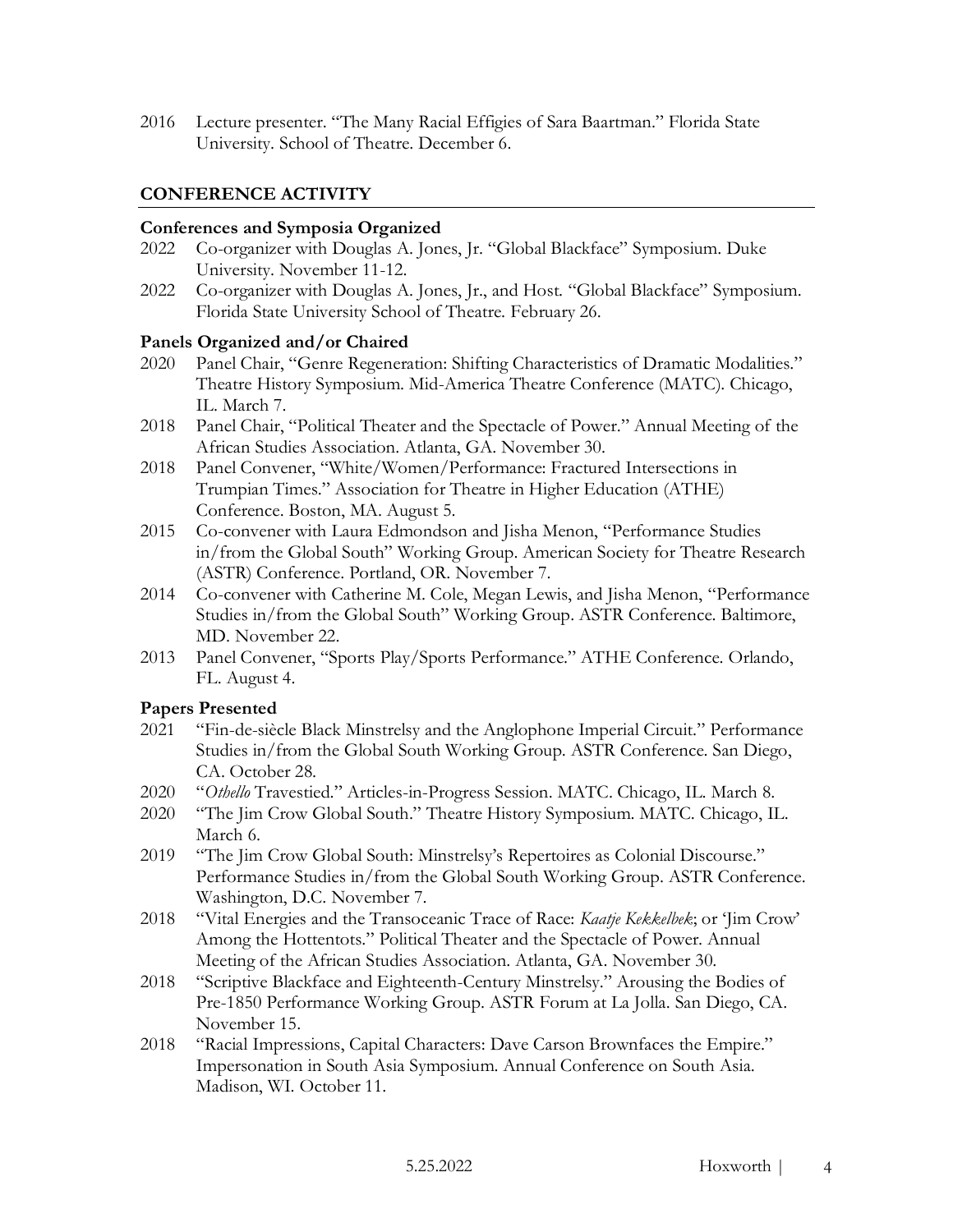- 2018 "The 'Girls' of the Period: White Womanhood and Racial Innocence on the Transoceanic Stage." White/Women/Performance: Fractured Intersections in Trumpian Times. ATHE Conference. Boston, MA. August 5.
- 2017 "Surveying/Surveilling the Databodies of Theater History: Visualizing Nineteenth-Century Performance Networks." Digital Defense for Artists, Scholars, & Activists Working Group. ASTR Conference. Atlanta, GA. November 17.
- 2017 "The Many Genealogies of Sarah Baartman." Performing Time. Modern Language Association (MLA) Conference. Philadelphia, PA. January 5.
- 2016 Plenary Session: "Transoceanic Blackface; or, The Silver Belt Jig." Transcriptive Objects and Things. ASTR Conference. Minneapolis, MN. November 4.
- 2016 "Sly Bureaucracy: Power and Archival Practice in the Global South." Paper Works/Paper Fails: On Performance and Bureaucracy. ATHE Conference. Chicago, IL. August 12.
- 2016 "'The Inimitable Dave': Performing Colonial Mimicry, Mimesis, and Inimitability Under the Raj." Collage Panel. Association for Asian Performance (AAP) Conference. Chicago, IL. August 10.
- 2015 "The Many Racial Effigies of Sarah Baartman." Performance Studies in/from the Global South Working Group. ASTR Conference. Portland, OR. November 7.
- 2015 "The Other Other Question: Stereotype, Discrimination, and the Performance of Post-Apartheid South Africa." African and Caribbean Theatre & Performance Working Group. International Federation for Theatre Research (IFTR) Conference. Hyderabad, India. July 6.
- 2014 "Transoceanic Blackface, 1848." Performance Studies in/from the Global South Working Group. ASTR Conference. Baltimore, MD. November 22.
- 2013 "Re-Thinking Sports Fandom: Neoliberal Governmentality, Biopolitics, and Fantasy Sports." Sports Play/Sports Performance. ATHE Conference. Orlando, FL. August 4.
- 2013 "'The Countee Cullen Cruller': Siting (Post-)Racial Consumption in Tracy Letts' *Superior Donuts*." Play(s), Production, and Performance. Performance Studies international (PSi) Conference. Stanford, CA. June 27.
- 2013 "Signature Performances, Performative Signatures: The 'Strange' Case of Leo Núñez and Juan Carlos Oviedo." Performance Studies and Contemporary Sports. Canadian Association for Theatre Research (CATR) Conference. Victoria, BC. June 1-4.
- 2012 "(Un-)Binding African American Female Performance: The Plays of Regina Taylor." Refiguring American Mythologies. ATHE Conference. Washington, DC. August 4.
- 2012 "Tour(ist)ing Post-Apartheid South African Theatre: Representation, Decipherability, and the Works of Brett Bailey, Yael Farber, and Mpumelelo Paul Grootboom in International Production." Intercultural Translation. PSi Conference. Leeds, UK. July 1.
- 2011 "Re-Colonising the Mind? Playing on 'Universal' Classics in Post-Apartheid South Africa." Economies of African Performance Working Group. ASTR Conference. Montreal, QC. November 18.
- 2011 "Settling Differences: Locating and Challenging the Foundational Structures of the Standard Bank National Arts Festival in Grahamstown, 1996-2010." Emerging Voices in Theatre History: Theatre History Group Debut Panel. ATHE Conference. Chicago, IL. August 12.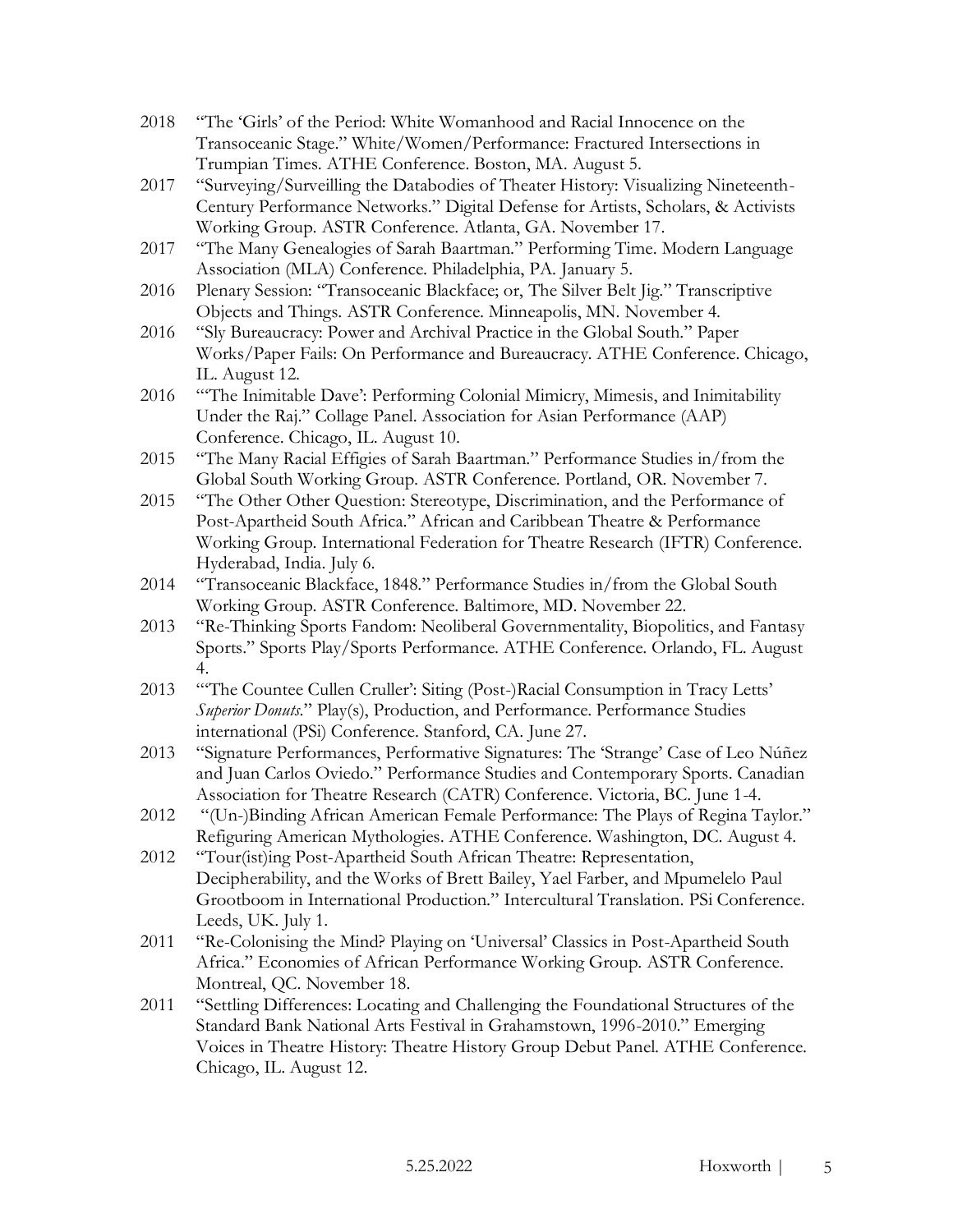### **CAMPUS AND DEPARTMENTAL TALKS**

- 2020 "The Jim Crow Global South." Florida State University. Africa Interest Network. February 28.
- 2017 "*Othello* Travestied; or, the Global Amalgamation Waltz." Stanford University. Department of Theater & Performance Studies. First Friday Series. February 3.
- 2016 "The Silver Belt Jig." Stanford University Department of Theater & Performance Studies. Graduate Student Research Panel. February 11.
- 2015 "The Freed Slave." Stanford University Department of Theater & Performance Studies. First Friday Series. May 20.

### **TEACHING EXPERIENCE**

### **Florida State University:**

| World Theatre History I                                              | Fall 2019; Fall 2020; Fall 2021       |                                 |
|----------------------------------------------------------------------|---------------------------------------|---------------------------------|
| World Theatre History II                                             | Spring 2020; Spring 2021; Spring 2022 |                                 |
| Performance Theory (Graduate Seminar)                                |                                       | Spring 2020; Spring 2022        |
| Research & Bibliography (Graduate Seminar)                           |                                       | Fall 2020; Fall 2021; Fall 2022 |
| African and Caribbean Theatre & Performance (Grad/Undergrad Seminar) |                                       | Spring 2021                     |
| Performance in/from the Global South (Grad/Undergrad Seminar)        |                                       | <b>Fall 2022</b>                |
|                                                                      |                                       |                                 |

#### **Dartmouth College:**

| Postcolonial African Drama                                                                            | Winter 2018 |
|-------------------------------------------------------------------------------------------------------|-------------|
| Theater & Society I: Classical and Medieval Performance                                               | Fall 2018   |
| Theater & Society III: 19 <sup>th</sup> , 20 <sup>th</sup> , and 21 <sup>st</sup> Century Performance | Spring 2018 |
| Winter 2019<br>Race, Gender, and Performance                                                          |             |
| <b>Stanford University:</b>                                                                           |             |

Performing Feeling (co-taught with Rebecca Chaleff) Spring 2017

### **Guest Lectures:**

Florida State University:

2020 "The Freed Slave." FSU Honors Program Colloquium, Professor Annette Schwabe, October 8.

Dartmouth College:

- 2018 "Race Goes Pop: Blackface Minstrelsy and the Globalization of Popular Performance." Music and the Racial Imagination, Dr. Francesca Inglese, April 16.
- 2018 "*M. Butterfly: Staging Others, Theatres of Difference." Humanities 2, Professor* Andrea Tarnowski, February 5.

# **ADVISING & MENTORSHIP**

### **Postdoctoral Scholars Mentored:**

2021-2022 Yizhou Huang, Theatre Studies, Florida State University

### **Ph.D. Dissertation Committees:**

*Pending:* Mike Franz, "'The Best There Ever Was, The Best There Ever Will Be': Michael Jordan, Kobe Bryant, LeBron James, and Performances of Surrogation in NBA Basketball," Theatre Studies, Florida State University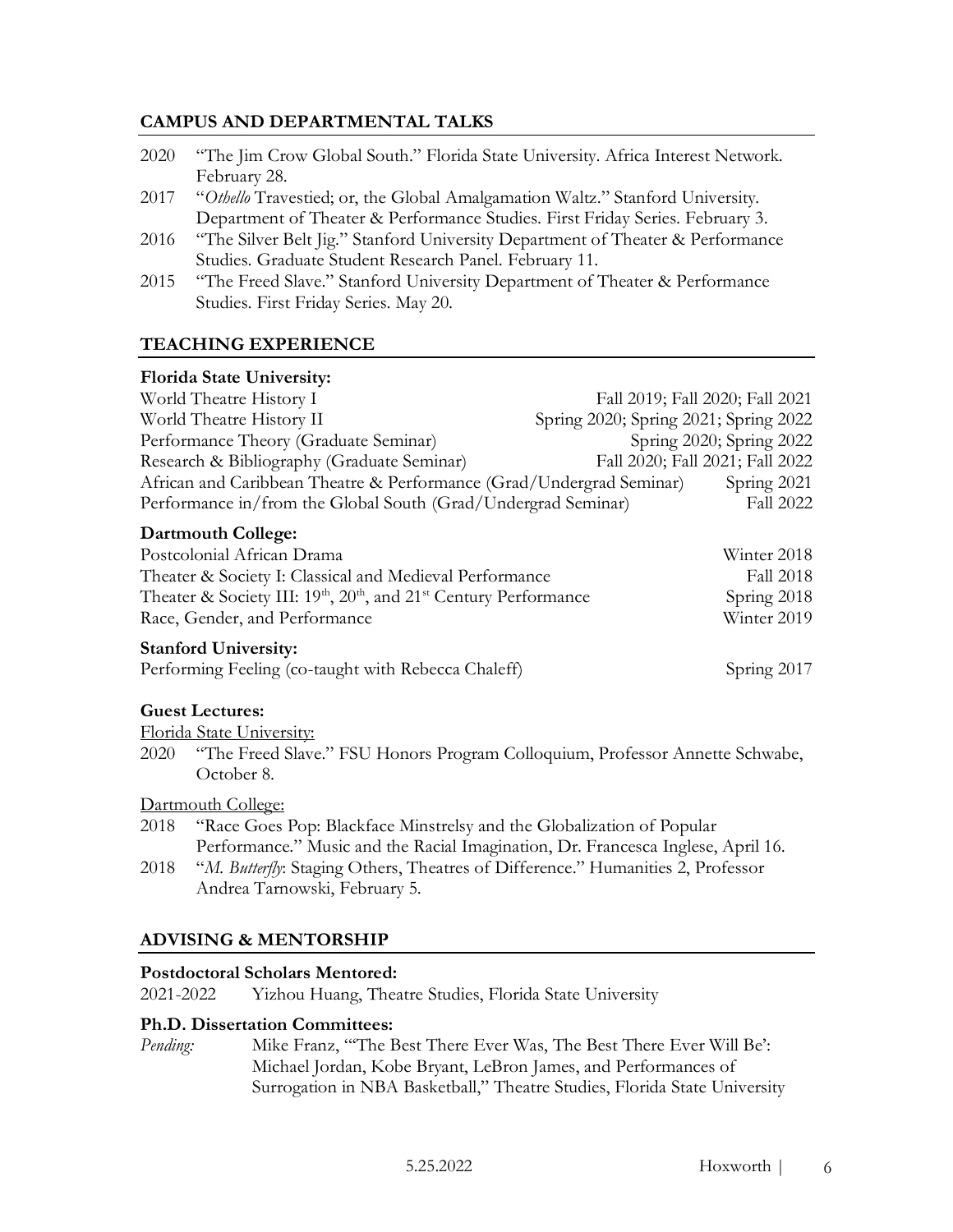### **Master's Thesis Committees:**

| 2022 | Lauren Abel, "Circus Subjects: Genderful Bodies in Aerial Motion," Theatre |
|------|----------------------------------------------------------------------------|
|      | Studies, Florida State University                                          |
| 2021 | Elaine Smith, "Theatre and Anxiety: From Society to the Stage," Theatre    |
|      | Studies, Florida State University                                          |
| 2020 | Mackenzie Bounds, "Repossessing Spectatorship in Immersive Theatre and     |
|      | Virtual Reality," Theatre Studies, Florida State University                |

### **Undergraduate Honors Thesis Committees:**

| 2021 | Callista Payne, "White Women, Popular Culture, and the Legacy of Uncle     |
|------|----------------------------------------------------------------------------|
|      | Tom's Cabin," History, Florida State University                            |
| 2020 | Beth Slade, "Theatre Congregation: Breaking Down the Bicameral             |
|      | Relationship between Actor and Audience," School of Theatre, Florida State |
|      | University                                                                 |
| 2019 | Bridget Nievinski, "Understanding Symbolic Reparation and Reconciliation   |
|      | through Theatrical Representations of the 1994 Genocide in Rwanda,"        |
|      | Modern Languages & Linguistics - French, Florida State University          |

### **Graduate Comprehensive Examination Committees:**

| Rebecca Curran, PhD School of Theatre, "Postcolonial Theory"      |
|-------------------------------------------------------------------|
| Hannah Fazio, PhD School of Theatre, "Solo Performance Art in the |
| Americas, 1960-2020"                                              |
| Teresa Simone, PhD School of Theatre, "The Nation and Its Bodies: |
| Theories of Nationalism"                                          |
| Mike Franz, PhD School of Theatre, "Sports and Performance"       |
|                                                                   |

### **Directed Independent Studies:**

| 2021 | Rebecca Curran, PhD School of Theatre, "Postcolonial Theory"                                  |
|------|-----------------------------------------------------------------------------------------------|
| 2021 | Hannah Fazio, PhD School of Theatre, "Solo Performance Art in the                             |
|      | Americas, 1960-2020"                                                                          |
| 2020 | Teresa Simone, PhD School of Theatre, "The Nation and Its Bodies:<br>Theories of Nationalism" |

# **SERVICE TO PROFESSION**

| 2020-2021    | Chair, Errol Hill Award Committee, American Society for Theatre Research     |
|--------------|------------------------------------------------------------------------------|
| $2020$ -pres | Secretary, Performance Studies in/from the Global South Working Group,       |
|              | <b>ASTR</b>                                                                  |
| 2021         | ASTR Field Conversation Panelist, "Qualifying Comprehensivity: Repetition    |
|              | and PhD Candidacy," ASTR Annual Conference, San Diego, CA                    |
| 2021         | Book proposal referee, Routledge                                             |
| 2020         | Article manuscript referee, Theatre Journal                                  |
| 2020         | Article manuscript referee, Open Cultural Studies, special issue on "B(l)ack |
|              | Futures – Flat Time in Black Performance"                                    |
| 2020         | Article manuscript referee, Journal of Sport & Social Issues                 |
| 2018-2020    | Errol Hill Award Committee Member, American Society for Theatre              |
|              | Research                                                                     |
| 2017-2018    | ASTR Mentoring Committee Member, American Society for Theatre                |
|              | Research                                                                     |
|              |                                                                              |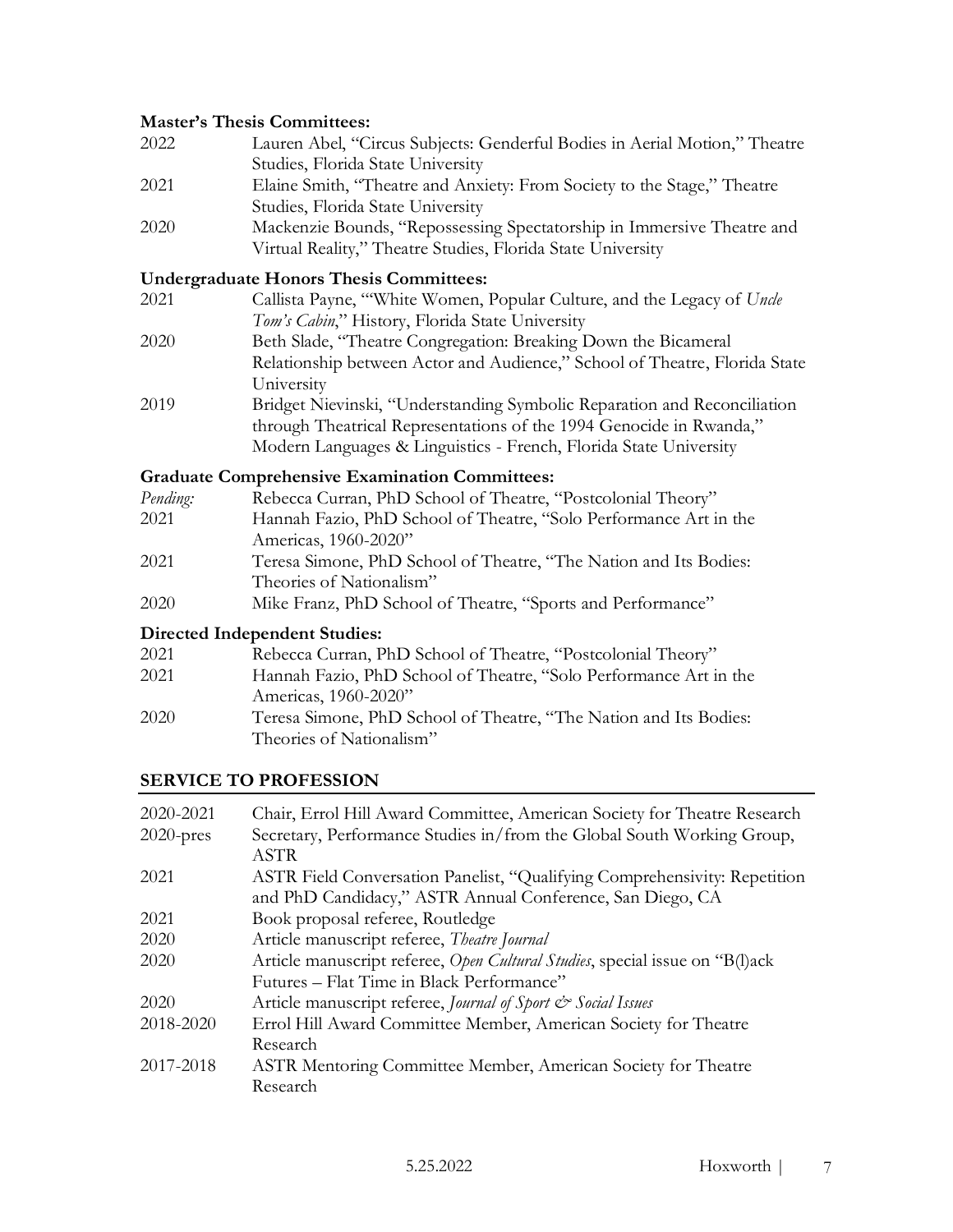| 2015-2016 | ASTR Graduate Student Caucus President ex officio, American Society for  |
|-----------|--------------------------------------------------------------------------|
|           | Theatre Research                                                         |
| 2014-2015 | ASTR Graduate Student Caucus President / Representative to the Executive |
|           | Committee, American Society for Theatre Research                         |
| 2013-2104 | ASTR Graduate Student Caucus Vice President / Representative to the      |
|           | ASTR Annual Conference Committee, American Society for Theatre           |
|           | Research                                                                 |
| 2011-2013 | ASTR Graduate Student Caucus Chair of the Conference Assistance          |
|           | Committee, American Society for Theatre Research                         |

### **UNIVERSITY & DEPARMENT SERVICE**

### **Florida State University**

| 2022            | Search Committee, Postdoctoral Fellowship, School of Theatre             |
|-----------------|--------------------------------------------------------------------------|
| $2021$ -present | William Johnston Building Gallery Committee Member, College of Fine Arts |
| 2021            | Search Committee, Postdoctoral Fellowship, School of Theatre             |
| 2021            | Search Committee, Acting Faculty, School of Theatre                      |
| 2020            | Search Committee, Postdoctoral Fellowship, School of Theatre             |
| $2020$ -present | Faculty Council Member, School of Theatre                                |
|                 | Faculty Advisor, Alpha Psi Omega Honors Society, School of Theatre       |
|                 | Senator, United Faculty of Florida – FSU Chapter                         |
| $2019$ -present | MA/PhD Program Committee Member, School of Theatre                       |
|                 | Theatre Studies Area Committee Member, School of Theatre                 |
|                 | BA Committee Member, School of Theatre                                   |

### **Dartmouth College**

2018-2019 Selection Committee Member, Frost/Dodd Student Play Contest & Festival, Department of Theater

# **SELECTED PERFORMANCE & PRODUCTION EXPERIENCE**

- 2018 Dramaturg, *A Doll's House, Part 2* by Lucas Hnath, Repertory Theatre of St. Louis, St. Louis, MO, directed by Timothy Near, October 10 – November 4.
- 2018 Dramaturg, *A Lesson from Aloes* by Athol Fugard, Z Space, San Francisco, CA, directed by Timothy Near, June 7 – June 29.
- 2016 Dramaturg, *"Master Harold" … and the Boys* by Athol Fugard, Aurora Theater, Berkeley, CA, directed by Timothy Near, June 17 – July 31.
- 2015 Performer ("Nurse"), *fox mirror forest*, devised and directed by Rebecca Chaleff and Rebecca Ormiston, Stanford University, November 12-14.
- 2015 Performer ("Roger"), *The Balcony* by Jean Genet, The Collected Works at the San Francisco Mint, directed by Michael Hunter & Jamie Lyons, February 5-21.
- 2014 Director, *A Kingdom, a Country or a Wasteland, in the Snow* by Lola Arias, Stanford University, November 5-8.
- 2014 Dramaturg, *Breakfast with Mugabe* by Fraser Grace, Aurora Theater, Berkeley, CA, directed by Jon Tracy, November 7 – December 20.
- 2014 Director, *Mud* by María Irene Fornés, Stanford University, February 12-14.
- 2011 Director, *bedtime stories* by Charles Mee, University of Pittsburgh, October 26-30.
- 2010 Directing Intern, *Dollhouse* by Rebecca Gilman, Guthrie Theater, Minneapolis, MN, directed by Wendy C. Goldberg, May 22 – July 11.